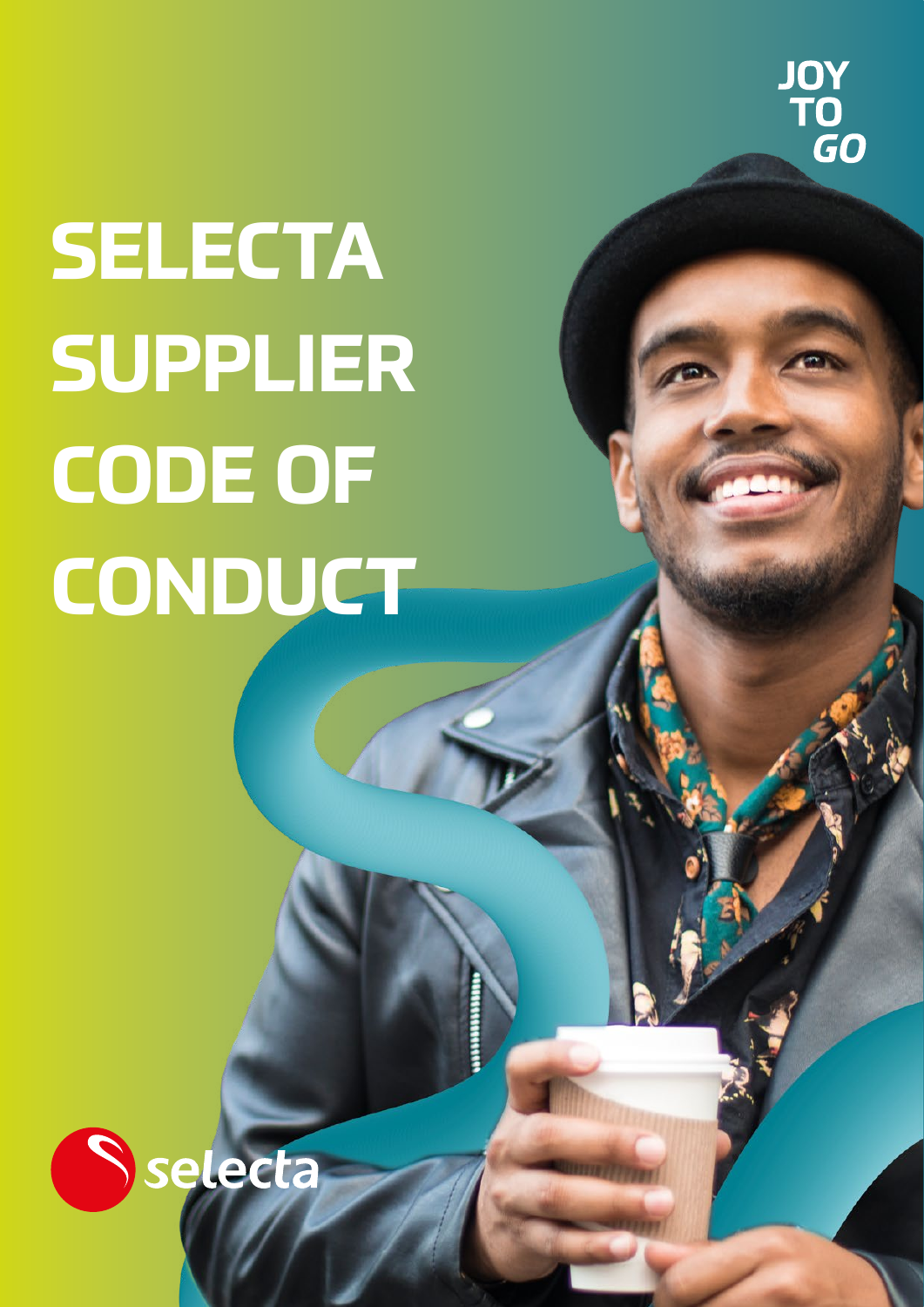

### **INTRODUCTION**

Selecta AG and its subsidiaries and affiliates (collectively, "Selecta") is Europe's leading route-based unattended self-service retailer, providing coffee and convenience food solutions in the workplace and in public spaces. Selecta aims to conduct all its businesses with honesty and integrity and in accordance with the highest standards of ethics, equity and fair dealing.

This Supplier Code of Conduct ("Code") provides ethical behaviour guidelines to every Selecta supplier and their subsidiaries, affiliates, agents, distributors, subsuppliers and subcontractors ("Suppliers") worldwide providing goods or services to Selecta and what our stakeholders can expect from Selecta.

In addition, Selecta also expects its Suppliers employees, whether permanent or temporary, directors, consultants or contract staff ("Employees/Workers") to comply with the rules set out in this Code.

This Code reflects Selecta's ambition to establish partnerships with its Suppliers and defines the minimum standards Suppliers should follow utilizing the lawful, professional and fair practices outlined in the 10 principals of the UN Global Compact ("UNGC") and its underlying conventions and declarations. Selecta expects its Suppliers to respect several areas, including but not limited to human rights, labour rights, environment, anti-bribery/corruption and further underlaying topics such as child labour and forced labour.

If this Code sets out stricter requirements than national legislation, this Code shall prevail. Exceptions are only accepted if the provisions in this Code are in direct conflict with national legislation.

Selecta will assess Suppliers compliance against our Code and reserves the right to, on their own or through a third party, conduct audits of the Suppliers. Suppliers are required to co-operate. Violations of our Code may result in a corrective action plan (CAP). Any improvements identified are to be made and enforced immediately after given process approval by Selecta. In case of repeated, intended or withheld breaches against the Code, Selecta reserves the right to terminate the business relationship.

Selecta's internal control systems and procedures are also subject to regular reviews in order to provide reasonable assurance that they are effective in countering any breaches of this Code.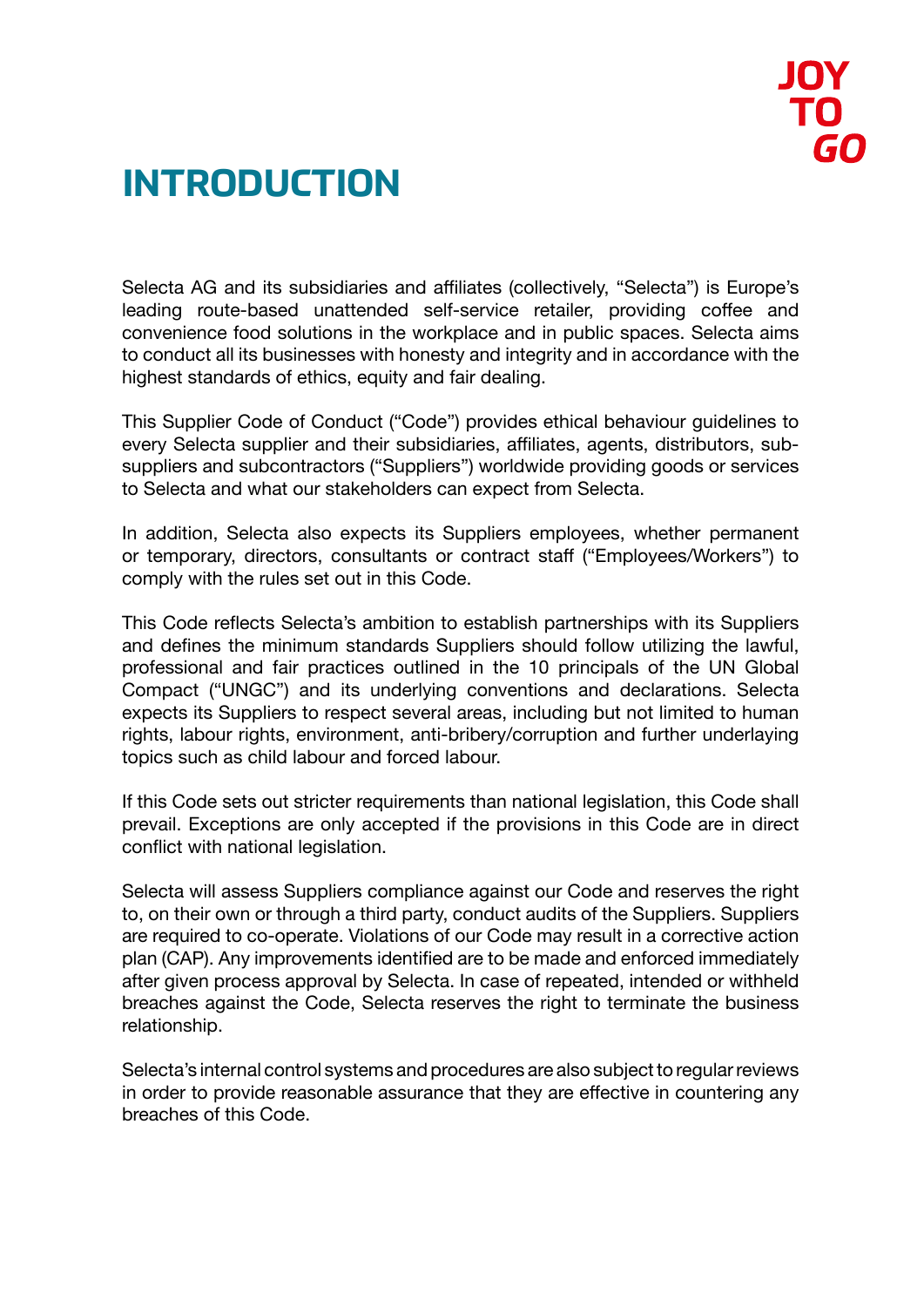### **JOY TO** GO **LEGISLATION COMPLIANCE**

Suppliers must comply with and provide accurate information regarding all relevant applicable laws and regulations of their country, including but not limited to corporate governance, occupational health, safety, labour standards, environmental management, employment, and discrimination.

Suppliers must comply with all applicable European Economic Area (EEA including the European Union, Iceland, Liechtenstein and Norway), Switzerland and the United States laws relating to the import of products, including but not limited to country of origin, labelling, product labelling, fabric and product testing. If local or industry practices exceed local legal requirements, the higher standard applies.

When applicable, suppliers shall follow legislation with a wide territorial scope, including but not limited to the UK Modern Slavery Act and the UK Bribery Act.

Selecta expects Suppliers to disclose such information, when requested, without falsification or misrepresentation.

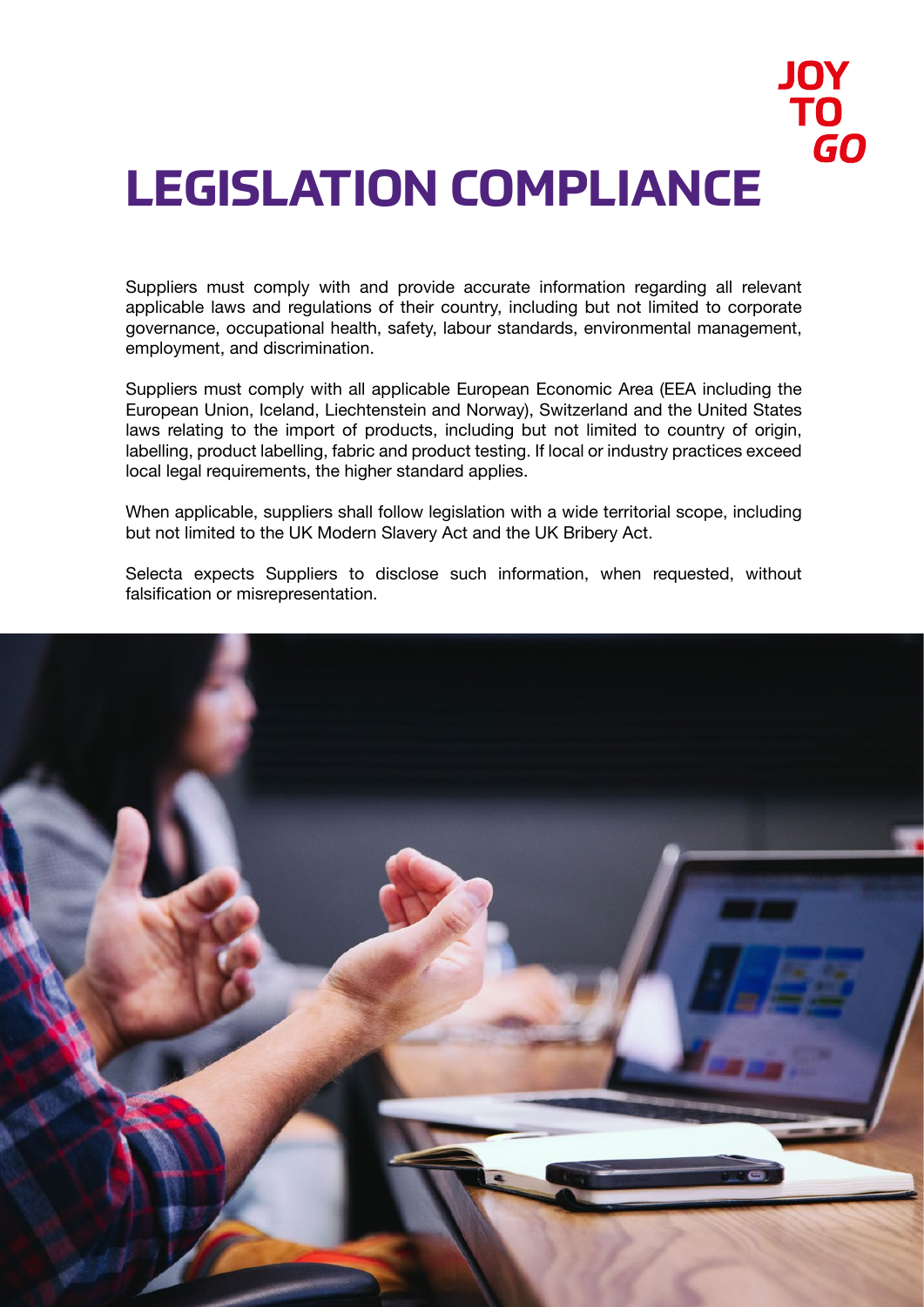

## **ANTI-BRIBERY AND CORRUPTION**

#### **• Anti-corruption practices**

Suppliers are required to act in an ethical, fair and professional manner in all engagements with Selecta and its stakeholders, and report instances where these standards are breached or are likely to be breached.

Suppliers shall have an anti-corruption policy, program and training schedule in place. Anti-corruption training shall be provided to managers and employees working in positions prone to corruption, such as but not limited to, purchasing, sales and financial transactions. Internal control measures are to be carried out and reported to prevent corruption and accusations of corruption.

Suppliers must comply with not only with the UNGC principles but also Selecta's Anti-Bribery and Corruption Policy.

#### **• Bribery and fraud**

Selecta has zero tolerance towards bribery. Selecta does not promise, offer, give or authorise, directly or indirectly, a bribe or anything of value to anyone (including public officials and private persons) to attempt to improperly influence any act or decision to obtain or retain business, or to secure any improper advantage for Selecta.

Selecta expects Suppliers to prevent direct or indirect financial crime such as but not limited to, money laundering, fraud or embezzlement, by having processes in place for identifying and handling such incidents.

Suppliers shall not pay or accept any kick-backs or facilitation payments.

#### **• Competition**

Selecta expects Suppliers to follow the EU Competition rules on free market regulations. It is strictly forbidden for Suppliers to partake in cartels for price adjustments, beneficiary services or market distortion. Suppliers shall ensure that all taxes are paid in local countries of operation and that transfer pricing manipulation or abusive transfer pricing does not occur.

Protection of Intellectual Property and Confidential Information Suppliers shall protect and prevent unauthorised disclosure of intellectual property and confidential business information.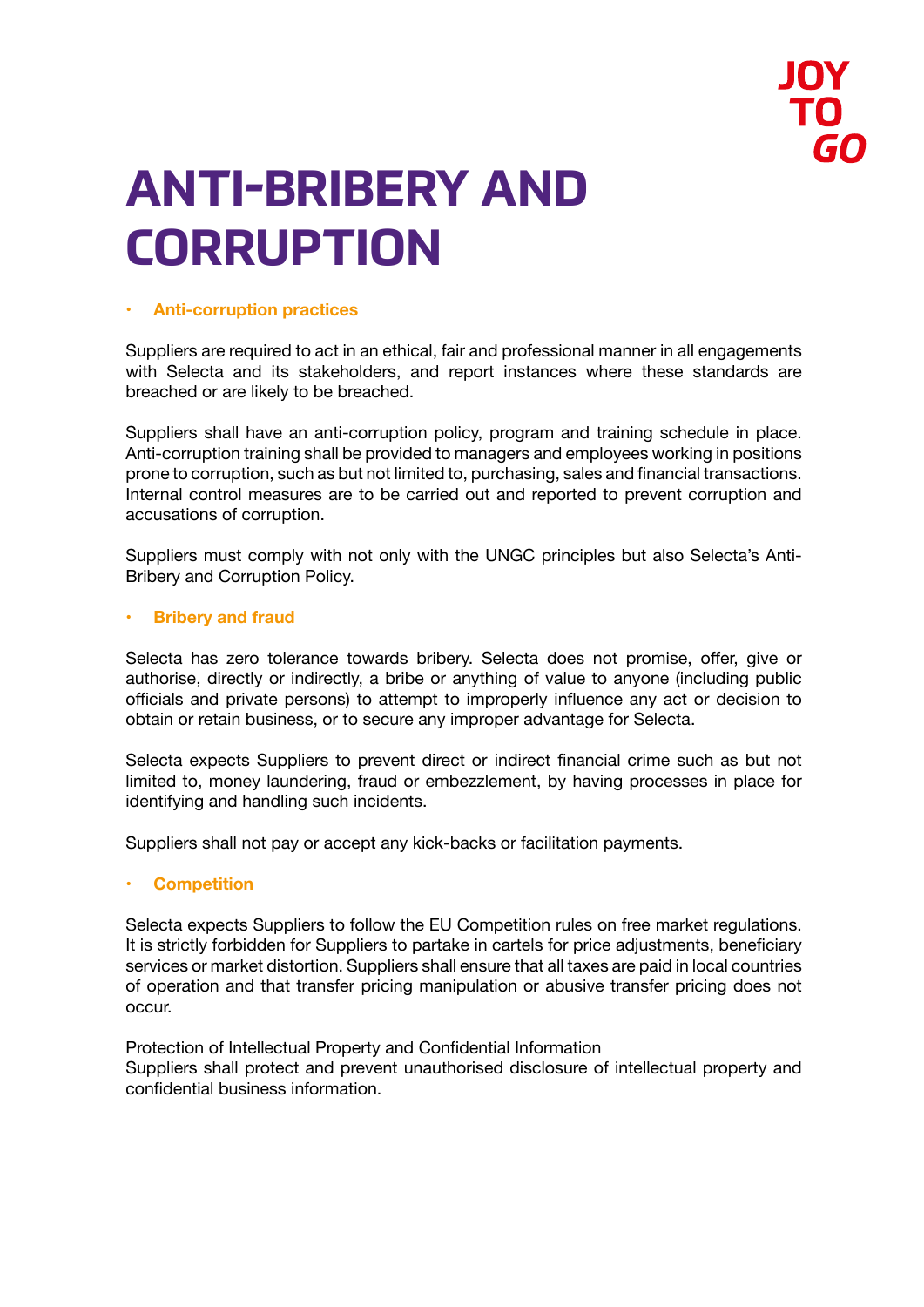

#### **• Conflict of interest**

Selecta defines a conflict of interest as being involved in a relationship or activity that affects, or has the appearance of affecting, an Employees objectivity in making business decisions in the best interest of the company.

Selecta expects its Employees to follow the general principles for Conflict of Interest as outlined in Selecta's Code of Conduct ("COC").

Selecta's Employees and its Suppliers should not be motivated by personal relationships or external business interests. This includes hiring practices such as but not limited to nepotism and cronyism.

If a conflict of interest is presented, Selecta expects its Suppliers to take precautionary action by declining partnership and disclosing any risk, personal or financial, immediately.

#### **• Grievance mechanism**

Suppliers shall have a mechanism in place for employees and business partners enabling anonymous grievances. Suppliers shall also maintain procedures to ensure the protection of whistle-blowers and to prohibit reprisals against workers who make a report in good faith.

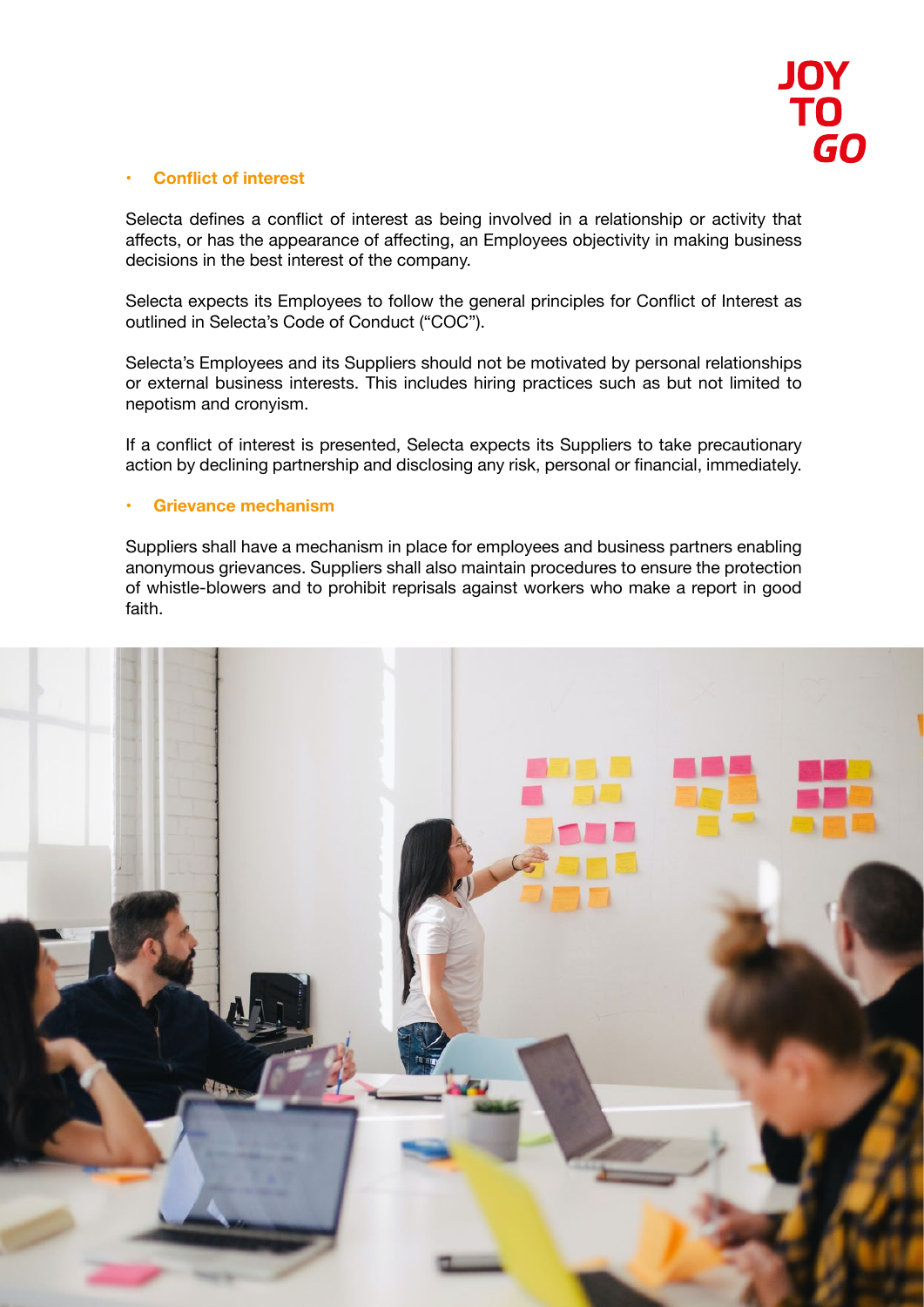## **EMPLOYMENT COMPLIANCE**

Selecta expects its Suppliers to respect all fundamental human rights through-out its business activities. The Supplier shall also ensure that all employees are aware of, understand and compliant of the following rights:

#### **• Human Rights**

#### *Freedom of Association*

Suppliers shall respect the rights of their employees and freely allow their employees to associate with others, form and join organizations of their choice, and bargain collectively.

#### *Fair and Equal Treatment*

Selecta recognizes the value of diversity, and the benefits which diverse businesses can bring as suppliers to the business, our clients, and our communities. Selecta treats partners and employees fairly and does not discriminate.

Suppliers shall treat all employees with respect and dignity. Suppliers shall protect its workers rights to integrity and privacy. The Supplier shall not discriminate on grounds such as race, religion, age, gender, national origin, citizenship status, marital status, sexual orientation, gender identity, disability, pregnancy, or other legally protected status, in hiring and employment practices.

Selecta is committed to supporting a culture in which supplier diversity is valued internally and externally. We support supplier diversity through engagement with local businesses and social enterprises with relevant business offerings, thus supporting local society in which we operate.

#### *Conflict Resources*

Selecta expects Suppliers providing products containing conflict resources to exercise due diligence to ensure that the extraction and trade of 3TG minerals (tin, tantalum, gold and/or cobalt) or conflict resources including not limited to petroleum, palm oil, cocoa, coffee, tea or genetically modified organism (GMO) do not directly or indirectly finance and/or contribute to human rights abuse including but not limited to land grabbing, war, and terrorist activities.

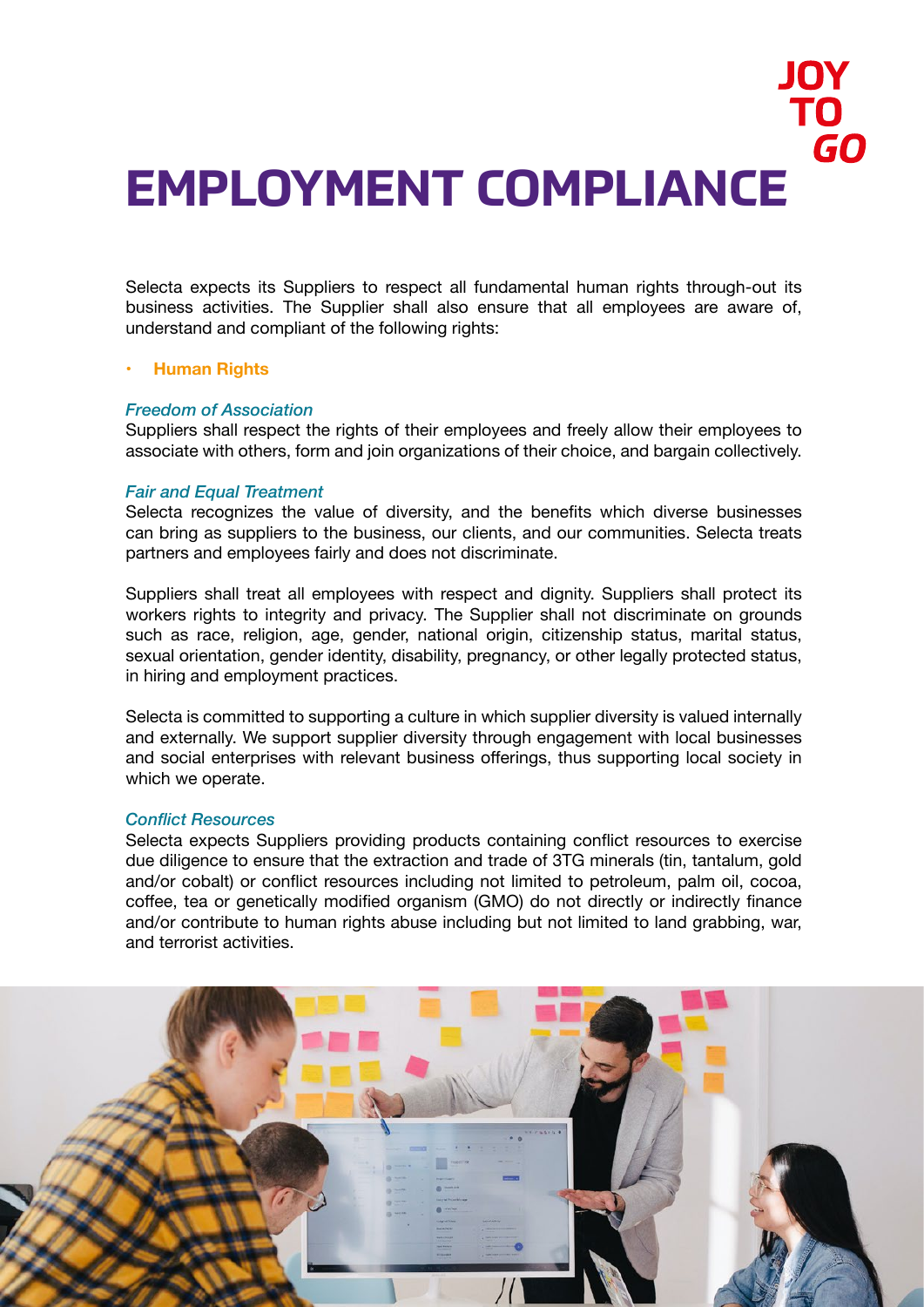#### **• Labour rights**

#### *Forced Labour*

The UNGC defines forced and compulsory labour as "any work or service that is exacted from any person under the menace of any penalty, and for which that person has not offered himself or herself voluntarily".

Suppliers shall not use any involuntary labour and workers shall be free to leave work or terminate their employment upon reasonable notice. Suppliers and/or recruiters are never allowed to retain employee's identification, passports, work permits or deposits as a condition of employment confinement.

#### *Child labour and young workers*

Suppliers shall comply with applicable laws and shall employ only workers who meet the applicable minimum legal age of 15. Child labour is strictly forbidden.

Suppliers that employ young workers between the ages of 15 and 18, are required to ensure that the young workers will have restricted working hours (maximum 8 hours per day during daylight hours, not evening hours).

Suppliers shall ensure that the young workers will not work with hazardous chemicals or heavy machinery. Suppliers must also demonstrate that the employment does not expose the young workers to physical, mental or emotional harm.

#### *Wages*

Suppliers shall ensure that all employees are paid a living wage, which at least meets the basic needs of the employee and provides a discretionary income. Any overtime worked shall be voluntary and compensated at a premium rate.

#### *Working Hours*

Suppliers shall not require employees to work more than 48 hours in a regular work week. Every work day shall include a break of a minimum of 30 minutes. All employees shall be allowed at least one day off (24 hours) per week.

Overtime hours shall not exceed 12 hours per week, resulting in a work week of maximum 60 hours, unless stated otherwise by collective bargaining agreement. Employees are entitled to sick pay, at least three weeks of annual paid holiday and a minimum of 14 weeks of maternity leave.

The Supplier shall ensure that employees in accordance with stipulated working hours, overtime hours, breaks, rest periods, holidays and parental leave included.

#### *Employment terms*

Employees of the Suppliers are entitled to written contracts and the contracts should at least state the hours of work, wage, overtime compensation rate at such premium rate as is legally required in the local country, pay date, holiday and notice period.

Suppliers should give employees a monthly pay slip with the payment date, amount, and hours worked including but not limited to overtime taxes & insurance paid by the employer.

Employer responsibilities shall not be avoided by the Supplier through contracting or subcontracting workers or by organising other arrangements.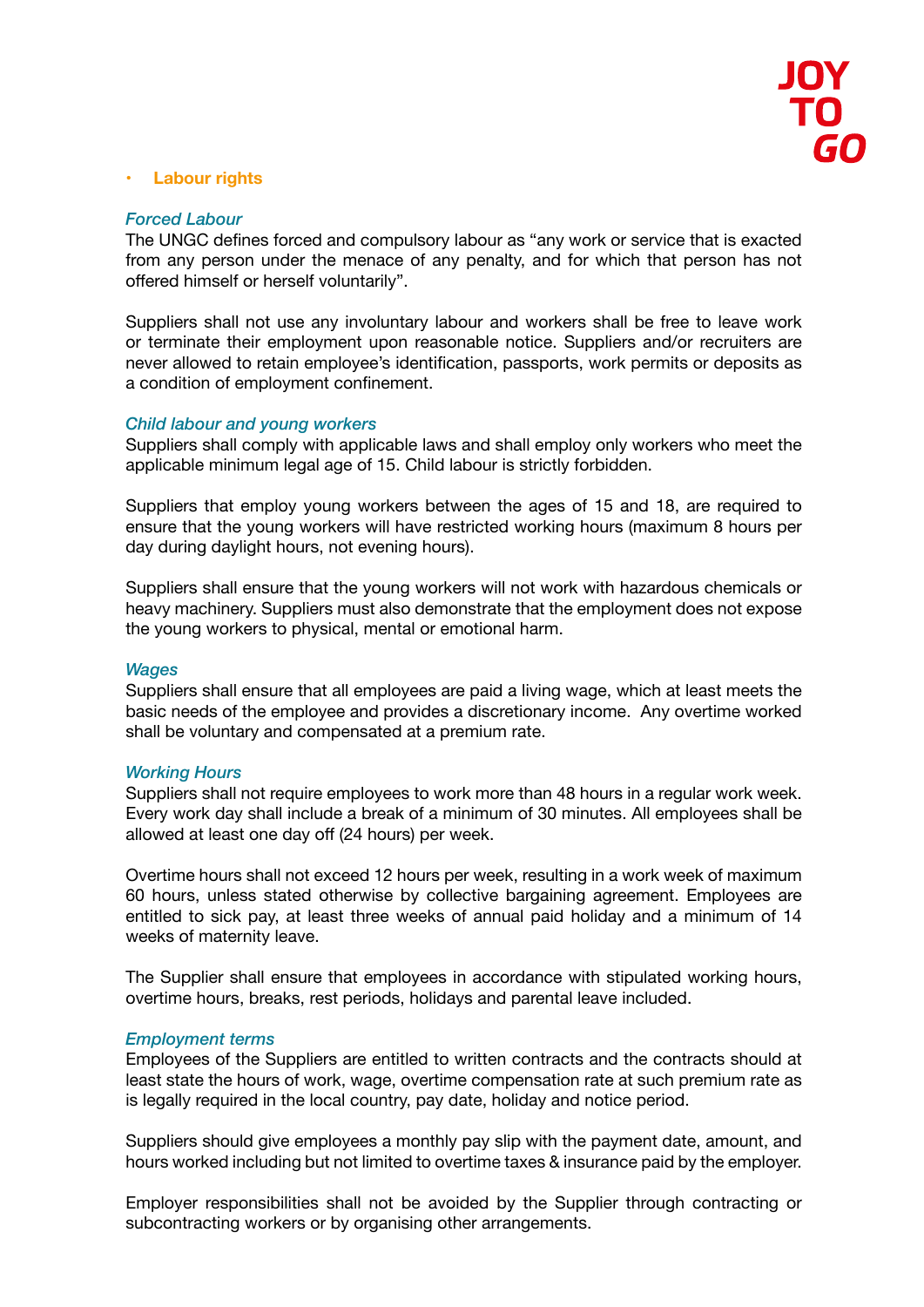

Employees should be able to encourage Suppliers to grant wages that meet local industry standards.

Threats against the Suppliers employees, including but not limited to suspended salary and/or unlawful deductions are not allowed, neither by the employer or a recruitment company.

#### *Work Health and Safety*

Suppliers shall comply with all relevant Work Health and Safety Regulations and legislations. Suppliers will provide and encourage a safe working environment for all its employees and treat occupational health and safety of employees as a priority throughout all significant aspects of its activities, including but not limited to following policies, standards, procedures, contingency measures and management systems to prevent occupational illnesses and work-related accidents.

Any form of psychological, physical, sexual or verbal abuse, intimidation, threat or harassment must not be tolerated.

Suppliers must provide their employees with:

- Safe and clean working facilities, environments and dormitories which are equipped with adequate lighting, pleasant temperature and well-functioning ventilation system;
- Dormitory facilities and other accommodations which are clearly segregated from the factories and the production areas;
- Safe drinking water and access to potable water;
- Gender separated lockable sanitation facilities that are always readily accessible at all the times;
- A sanitary food preparation area that is separate from sanitary facilities and storage facilities;
- Preventive risk assessments that are conducted regularly to identify occupational hazards and documented reviews of implemented measures to prevent hazards;
- Personal protective equipment (PPE), free of charge regardless of employment form, and in good working condition and the PPE should be replaceable as required by the employee;
- Machinery that is equipped with safeguards;
- First aid and emergency kits that are readily accessible, clearly marked and located near every workstation in the workplace;
- Emergency evacuation plans which are clearly indicating the nearest exit routes and clearly showing where the first aid kits are placed;
- Adequate amount of emergency exits that are clearly marked with exit signs;
- Facilities equipped with adequate fire alarms and fire extinguishers and/or hoses that are inspected regularly;
- Training in labour rights, health and safety including fire safety, first aid, machine safety and use of PPE, will be provided to employees on a regular basis All training activities, participants and dates of the trainings shall be clearly registered;
- Reporting and investigation of all work-related accidents;
- The freedom to enter and leave the work accommodations at any hour.

Suppliers are responsible for validating employees' eligibility to work through documentation such as identification, passport and work permits.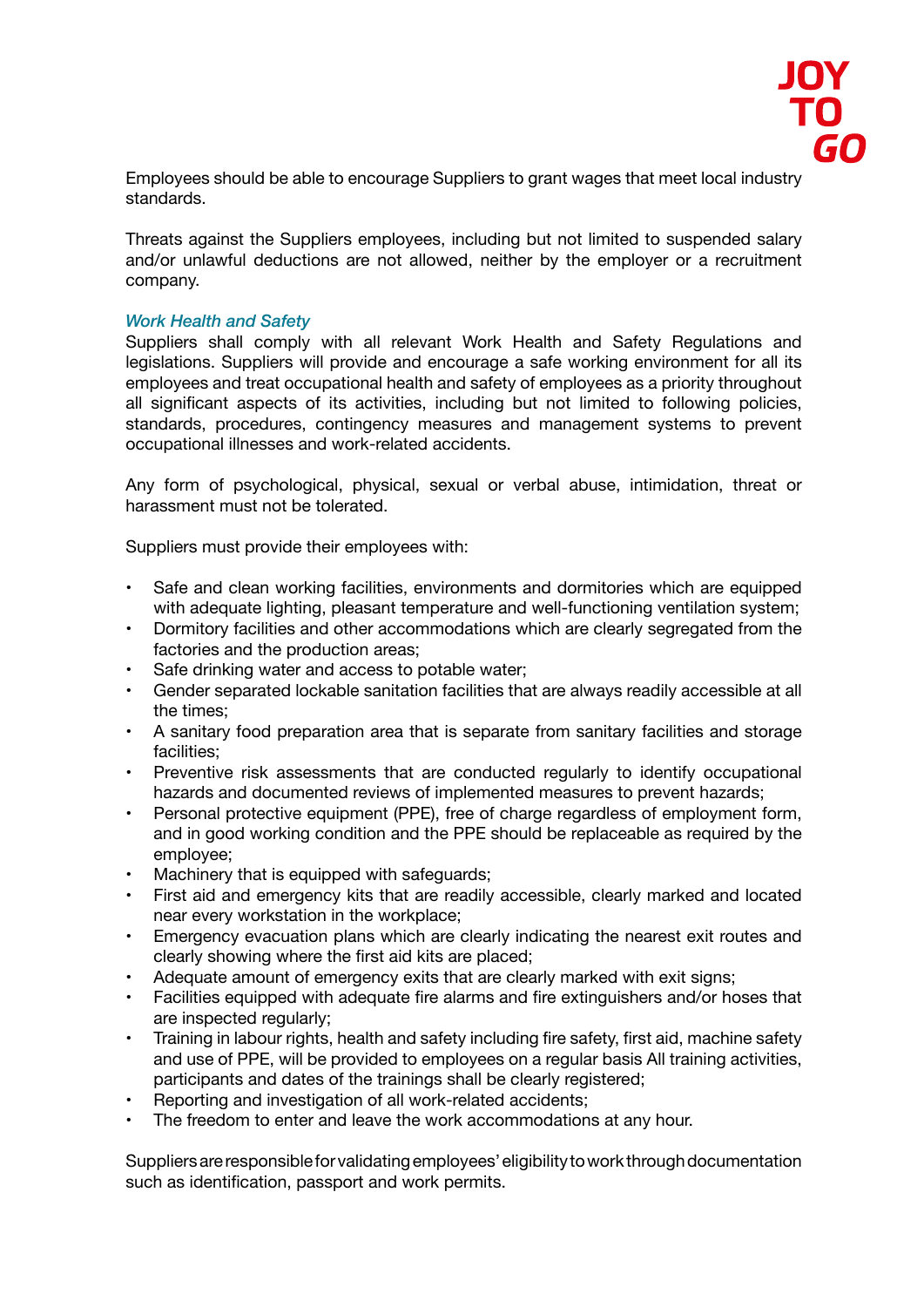## **ENVIRONMENT**

Selecta recognizes that the long-term success of our business, viability of our communities and biological systems on which we depend are threatened by a range of environmental issues – climate change, water scarcity, depletion of natural resources and associated biodiversity loss.

We encourage our Suppliers to minimize their environmental impact during business and to meaningfully support and encourage others by ensuring that they are:

- Complying with applicable environmental laws, regulations and standards;
- Demonstrating a clear understanding of the environmental risks, impacts and responsibilities associated with the products and services they provide (Especially in running operations with high environmental impact);
- Having effective environmental programs with measurable targets in place to mitigate risks, which improve environmental and public health and safety levels by leading prevention, reduction and control of serious harm to the environment - the implementation of which should be supported throughout all levels of the company;
- Complying with material restrictions and product safety requirements set by applicable regulations such as but not limited to REACH and RoHS;
- Identifying hazardous materials and keeping them to an absolute minimum by ensuring safe handling, transportation, storage, recycling, reuse and disposal;
- Clearly marking all hazardous materials with a Material Safety Data Sheet (MSDS) and ensuring all employees are trained in product safety and chemical handling practices;
- Optimizing consumption of natural resources and applying a circular economy approach when handling excessive or residual material;
- Responsibly utilizing energy and water by measuring regularly and setting clear reduction targets;
- Striving, to the highest extent as possible, to reduce and recycle resources:
- Prioritizing renewable energy sources;
- Measuring and controlling greenhouse gas emissions from operations with high environmental impacts and intend to keep emissions to the lowest minimum possible;
- Evaluating and choosing the mode of transport that causes least harm to the environment;
- Monitoring, controlling and treating waste water and solid waste generated from operations before discharging or disposing;
- Demonstrating commitment to reducing negative environmental impacts;
- Encouraging the development and use of environmentally friendly technologies and practices according to the principle of ALARA (As Low as Reasonably Achievable);
- Conducting due diligence for products containing either palm oil, cocoa, coffee, tea or GMO;
- Assuring that all products supplied to Selecta do not contain protected or endangered fish, plant or wildlife.

Suppliers are expected to place relevant and appropriate policies and operational procedures to manage the environmental and social impacts of its business and to promote continuous improvement.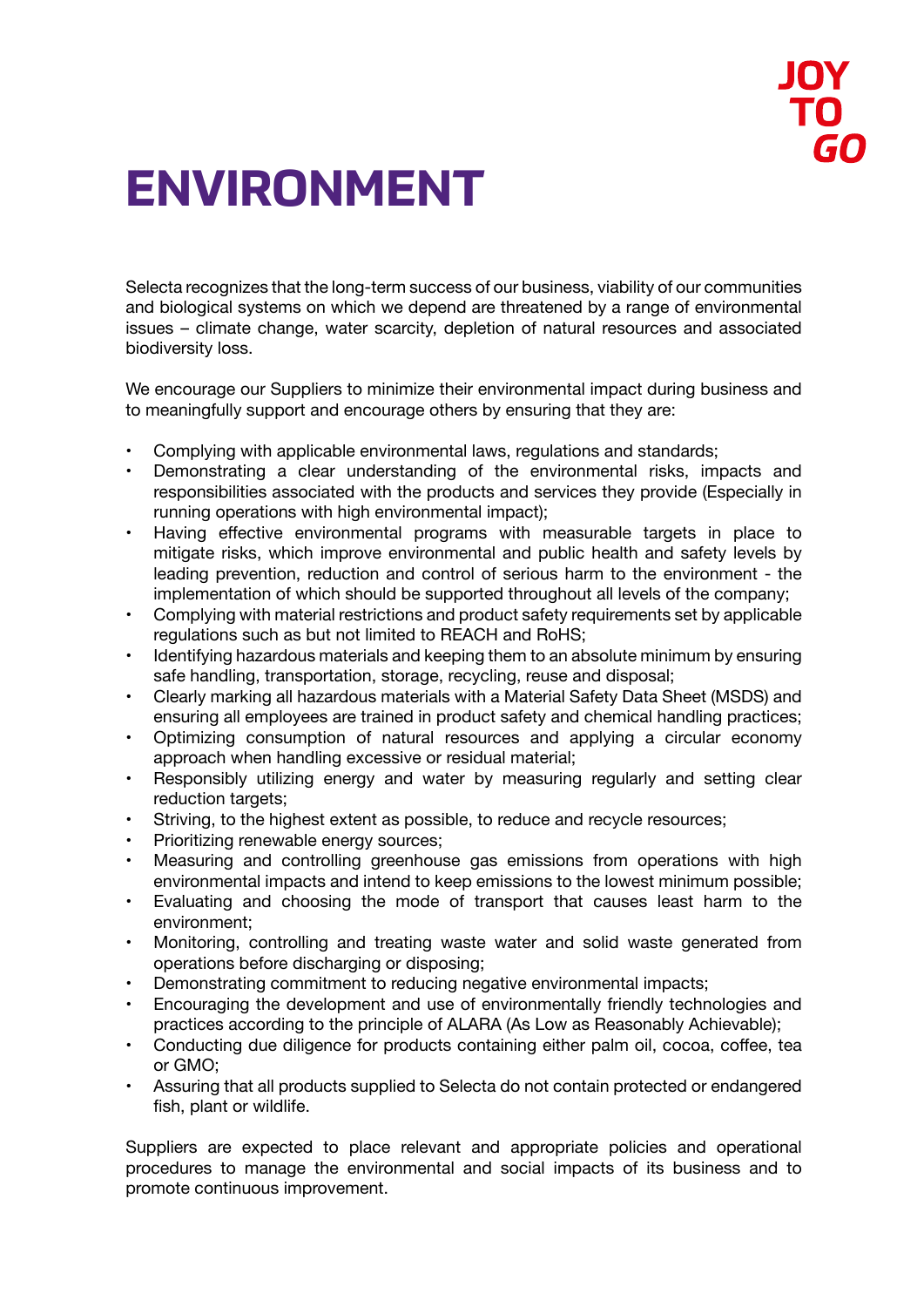

## **CONTACT DETAILS**

Raise any concerns/remarks regarding the Supplier Code of Conduct to your Selecta Procurement contact in your country of operations.

## **ACCEPTANCE**

By signing Selecta's Framework Agreement, the Supplier acknowledges having read, understood and accepted the required principles of business conduct as described in the Code. Selecta expects its Suppliers to fulfil the key elements by incorporating them in their own business practice.